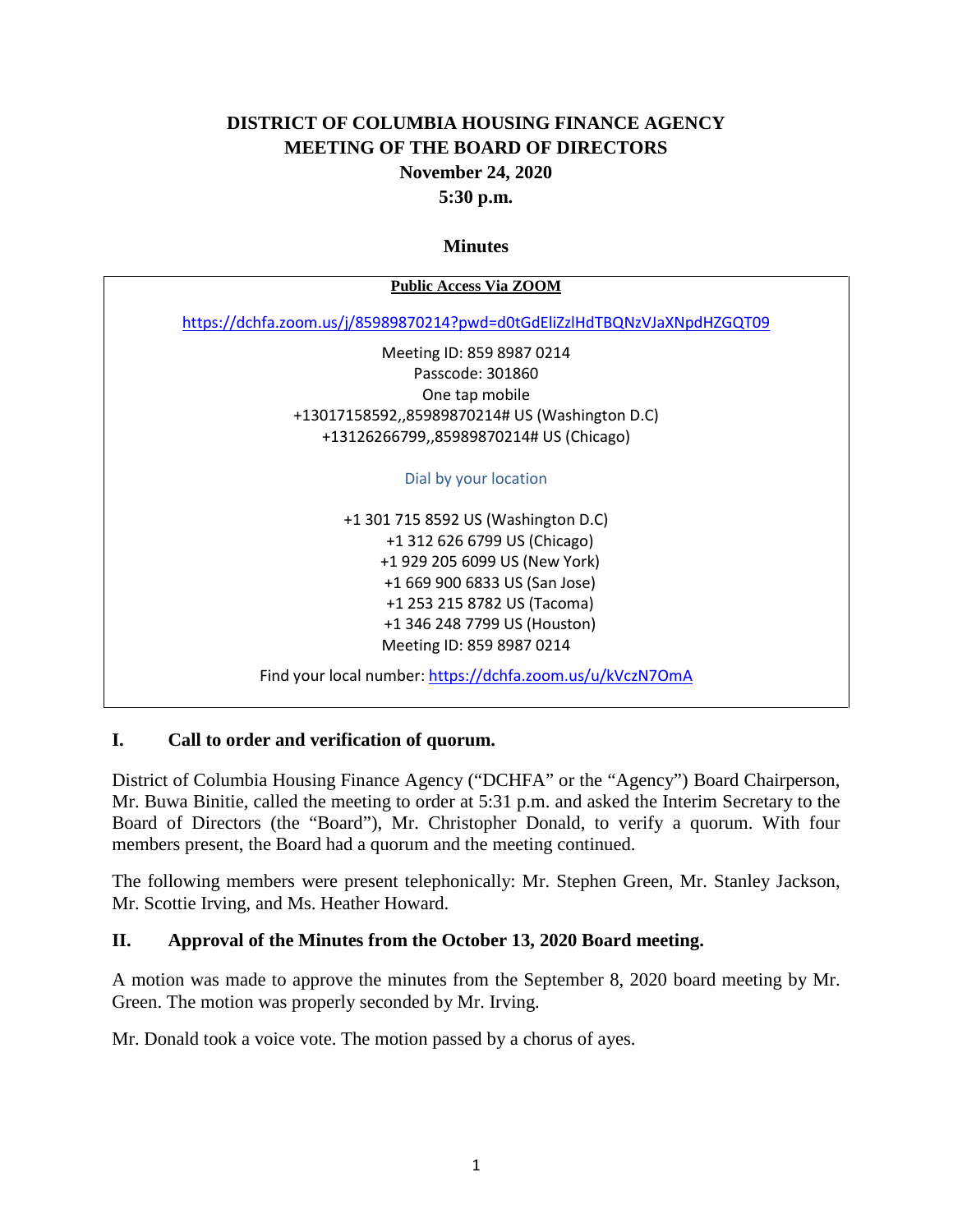#### **III. Vote to close meeting to discuss 218 Vine Street, Ritch Homes, and Stack Eight.**

Pursuant to the District of Columbia Administrative Procedure Act, the Chairperson of the Board of Directors called a vote to close the meeting in order to discuss, establish, or instruct the public body's staff or negotiating agents concerning the position to be taken in negotiating the price and material terms regarding approval of the following: 218 Vine Street, Ritch Homes, and Stack Eight. An open meeting would adversely affect matters related to the Agency. (D.C. Code §2-  $575(b)(2)$ ).

Mr. Binitie called for a motion to close the meeting. Mr. Jackson made a motion to close the meeting. The motion was properly seconded by Mr. Irving. The motion passed by a chorus of ayes.

The meeting was closed at 5:34 p.m. and re-opened at 6:03 p.m.

### **IV. Credit Review Discussion: 218 Vine Street.**

Ms. Kristin Chalmers, Interim Director, Multifamily Lending and Neighborhood Investments ("MLNI"), presented the transaction to the Board. MLNI underwriting staff presents a credit review prior to requesting approval of Final Bond Resolution authorizing the issuance of taxexempt bonds in an amount not to exceed \$28,438,000. The bonds will be used to finance a portion of the acquisition and construction costs for 218 Vine Street (the "Project").

The Project site was purchased by 218 Vine Street NW Residential PJV – Phase 2, LLC ("Borrower" or "Sponsor") on August 9, 2017. The Project is located two blocks from the Takoma Metro Red Line Station and will produce a total of 129 new affordable units, targeted towards seniors, with 24 of the units reserved for permanent supportive housing ("PSH") households. The 4 percent side of the transaction will include 49 efficiency units, 42 onebedroom units, and one two bedroom unit. These units will be restricted to 30 percent, 50 percent, and 60 percent of Area Median Income ("AMI") or less. The 9 percent side of the transaction will have 20 efficiency units, 16 one bedroom units, and one two bedroom unit. All units on the 9 percent side will be restricted to 50 percent of AMI or less.

The project is located in census tract 17.02 in Ward 4. Property amenities will include a business center, community room, on-site management, a fitness center, and 25 below grade parking spaces. In-unit amenities will include central heating and air-conditioning, a coat closet, a dishwasher, garbage disposal, and Energy Star appliances. There will be one laundry room located on each floor.

The capital stack for the 4 percent low income housing tax credit ("LIHTC ") portion of the Project will consist of permanent financing in the amount of \$15,980,000 as a Freddie Mac Tax Exempt Loan ("TEL"), a \$13,020,776 DC Department of Housing and Community Development ("DHCD") Housing Production Trust Fund ("HPTF") loan, \$9,801,967 in LIHTC Equity, \$323,000 in Returned Commitment Fee and \$2,578,496 in Deferred Developer Fee. The total development cost is \$41,704,239 (\$453,307/unit), inclusive of hard and soft costs, developer and financing fees, reserves and escrows. The capital stack for the 9 percent LIHTC side will consist of permanent financing of \$3,698,500 as a taxable Freddie Mac loan, \$10,890,000 in LIHTC Equity, \$73,970 in Returned Commitment Fee and \$516,202 in Deferred Developer Fee.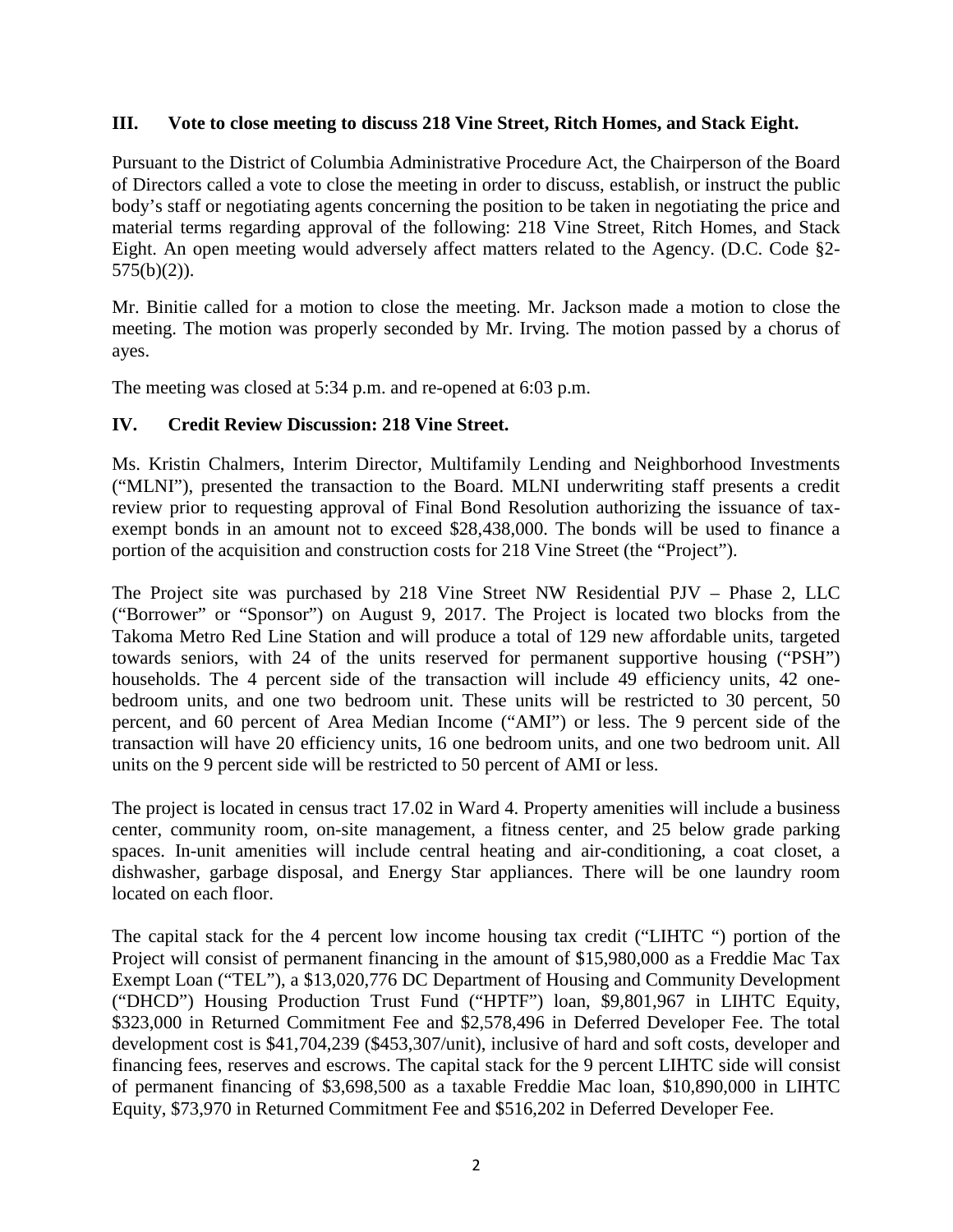218 Vine Street NW Residential PJV – Phase 2, LLC will be the owner and borrowing entity on the 4 percent transaction. 218 Vine Street NW Residential PJV, LLC will be the owner and borrowing entity on the 9 percent transaction. Within each of these borrowing entities, the 0.01% managing member with be comprised of LDP Holdings LLC (49%) and Housing Up (51%). At closing, each borrowing entity will admit an affiliate of Wells Fargo as the 99.99% tax credit investor.

The remaining members of the development team consist of Whiting Turner as General Contractor, KTGY Architecture + Planning as Architect, Winn Companies as Property Manager, and Housing Up as the service provider.

Ms. Chalmers concluded her presentation.

Mr. Binitie opened the floor for questions. There were no questions.

### **V. Credit Review Discussion: Ritch Homes.**

Mr. Rodney Dew, Senior Multifamily Loan Analyst, Multifamily Lending and Neighborhood Investments ("MLNI"), presented the transaction to the Board. MLNI underwriting staff is presenting a credit review for Ritch Homes Apartments, prior to requesting approval of a final bond resolution authorizing the issuance of tax-exempt bonds in an amount not to exceed \$17,750,000 to finance a portion of the acquisition and construction costs for Ritch Homes Apartments (the "Project" or "Property"), a 42 unit affordable housing community.

The proposed new ownership of the Project will be through a District of Columbia limited partnership named Standard RH Venture LP ("Owner" or "Sponsor"). The Owner consists of a newly formed, single purpose general partner entity named Standard RH Manager LLC ("GP") and PNC as the equity investor ("LP"). The GP will consist of HOM RH Manager LLC ("HOM-RH"), an affiliate of the parent non-profit organization, Housing on Merit ("HOM") and Standard Communities.

Through the District of Columbia's Tenant Opportunity to Purchase Act ("TOPA"), the newly formed 1420-1424 Our St Tenants Association, Inc. ("Association") represented the residents of the Project and submitted a Letter of Interest ("LOI") to purchase the Project from R Street Limited Partnership, the existing owner of the Project ("Seller"). Subsequent to the Association's submission of the LOI, the Association engaged in negotiations and interviews with various developers regarding the assignment of the Association's rights under TOPA. On November 14, 2019, the Association formally selected, and assigned its rights under TOPA to the Sponsor, paving the way for the purchase and development of the Project by the Owner and Developer, respectively.

The Project is ideally located in the Northwest Quadrant of the city of Washington, D.C, which is a part of the Washington-Arlington-Alexandria, DC-VA-MD-WV Metropolitan Statistical Area ("MSA"). The MSA is in the hub of a well-developed highway network that allows access to the major urban centers of the Northeast Corridor. Additionally, the region is served by an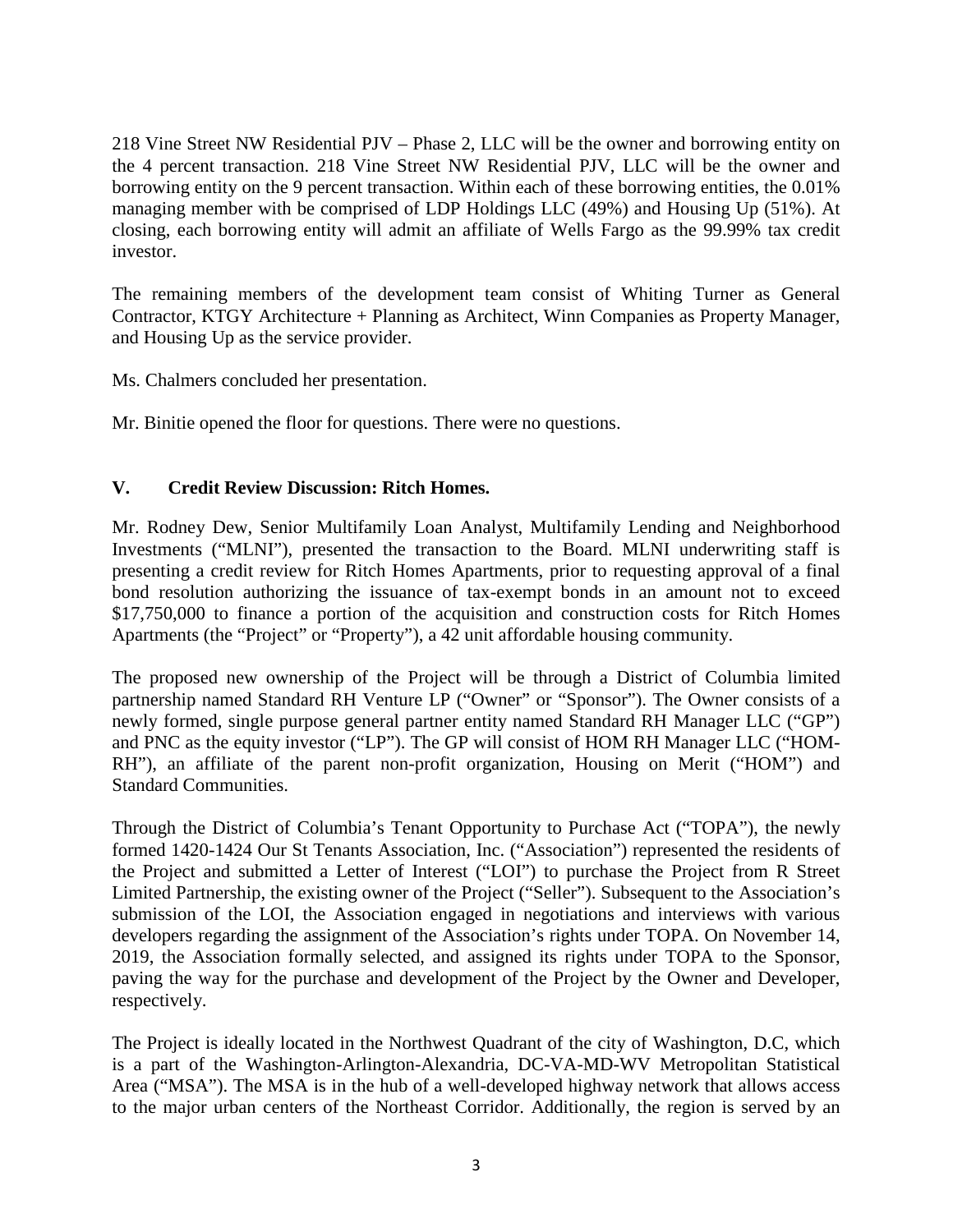integrated public transportation system with buses and modern rapid rail transit network lines emanating from downtown Washington, D.C. into the suburbs. Strategically located in proximity to both Dupont Circle and Logan Circle, the Project also offers its residents easy access to public transportation (Dupont Circle Metro Station), major thoroughfares (US Route 29), major employers within the area, and the vibrant downtown Washington scene. The unit will consist of four efficiency units, 18 one bedroom units, 16 two bedroom units, and 8 three bedroom units designated at 30 percent area median income ("AMI"), 60 percent AMI, and 80 percent AMI levels.

The capital stack for the project will consist of permanent financing of approximately \$21,600,000, \$7,775,273 in LIHTC equity, and \$986,273 in Deferred Developer Fee. The total development cost is \$30,361,546 (\$660,033/unit), inclusive of acquisition, hard and soft costs, developer and financing fees, reserves and escrows. As noted, Standard RH Venture LP will be owner and borrowing entity for the transaction.

The property management team has written and implemented a COVID-19 protocol for renovation projects and for projects with high-risk tenants. These plans are currently in practice at a renovation site in South Carolina where with the same sponsor and property management team. Additionally, tenants will be relocated off-site during the 10-day renovation and each unit will be sanitized before and after renovation.

Both Standard Communities and Housing on Merit are being evaluated by Walker and Dunlop as guarantors for this project. The remaining members of the development team are Whiting Turner as the General Contractor, Wiencek + Associates as the Architect, and Franklin Johnston Group as the Property Manager.

Mr. Dew concluded his presentation.

Mr. Binitie opened the floor for questions. There were no questions.

### **VI. Consideration DCHFA Resolution No. 2020-17 (G) for a Second Extension of a McKinney Act Loan for Stack Eight.**

Ms. Kristin Chalmers, Interim Director, Multifamily Neighborhood Lending & Investments ("MLNI"), presented the transaction to the Board. MLNI underwriting staff presents its recommendation to approve a resolution authorizing a second one-year extension for a McKinney Act Loan in an amount not to exceed \$700,000.00 to pay pre-development expenses related to the construction of Stack Eight townhomes. The development is located two blocks from the Congress Heights Metro station and was awarded to the developer through a Department of Housing and Community Development ("DHCD") disposition solicitation.

The second extension of the McKinney Act Loan is needed due to delays in funding of Housing Production Trust Fund ("HPTF") related—due to Covid-19. Given the onset of Covid-19 and subsequent budget freeze for the District, DHCD was unable to receive approval of HPTF funding for the development in March of this year as was initially planned. The development will consist of 18 modular new construction townhomes for households earning up to 50 percent and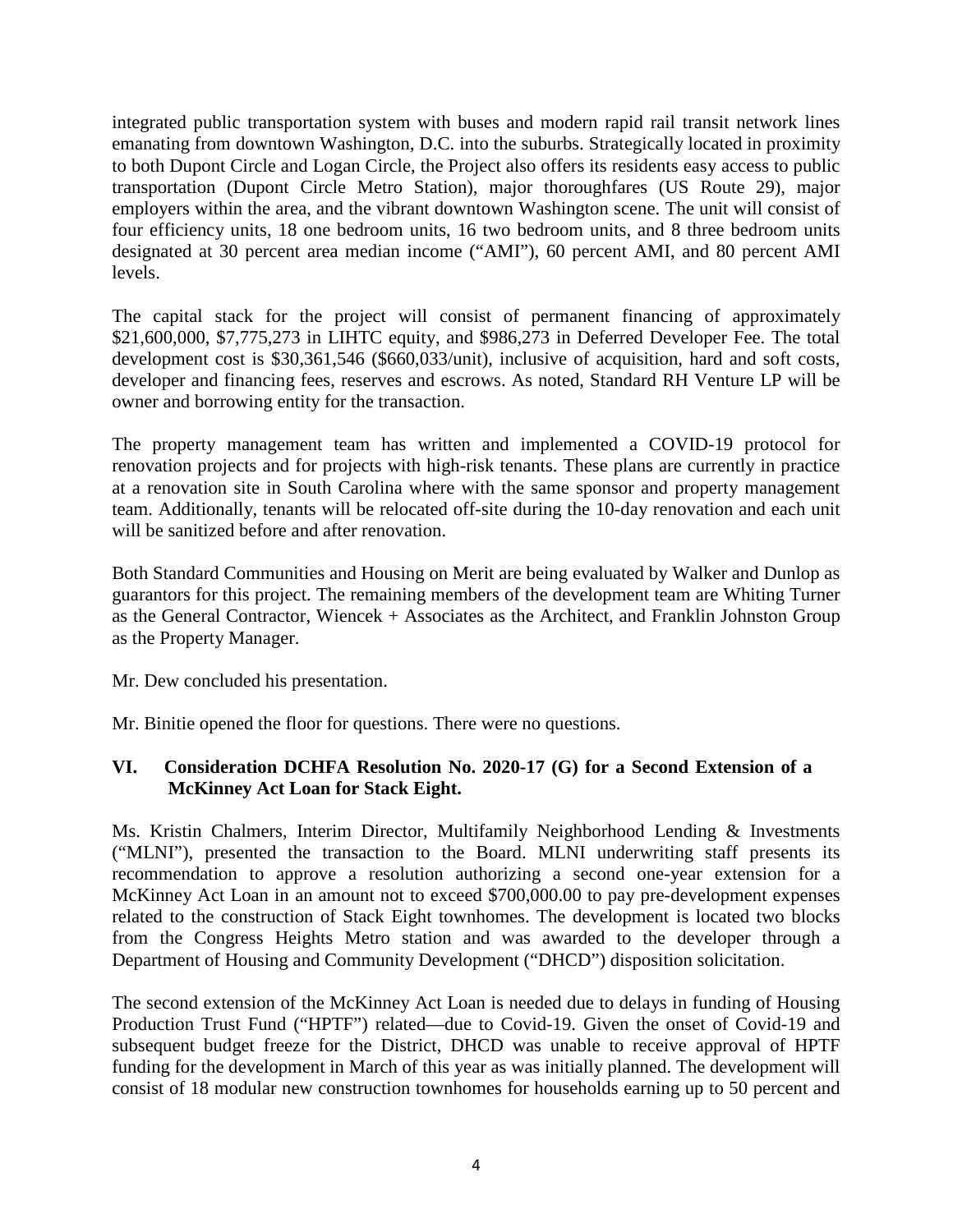80 percent of area median income. The unit mix consists of 16 three bedroom and two four bedroom townhomes in the Congress Heights neighborhood of Ward 8 in Washington, D.C. Flywheel has executed a Property Disposition Agreement with DHCD and has an anticipated closing in March 2021. Flywheel Development ("Flywheel or "Sponsor"), John Miller, and Jessica Pitts serve as the guarantors of the McKinney Act loan and DHCD has allowed Flywheel to credit enhancement in the form of a pledge of the Property Disposition Agreement ("PDA"). The pledge of the PDA represents the ability to develop a 17,594 sq. ft. site based on the terms of Vacant to Vibrant (up to 120% MFI) in the event of default. The Development is currently being underwritten by DHCD for a Housing Production Trust Fund award independent of the Notice of Funding Availability. DHCD is scheduled to take the subject transaction to its Loan Review Committee on December 3, 2020.

Mr. Chalmers concluded her presentation, and introduced members on the development team: Jessica Pitts and John Miller.

Mr. Binitie asked Mr. Miller to give a brief update on the transaction and the reasons for delay. Mr. Miller responded by stating that the project officer for the transaction left and that they were forced to wait to move the project forward. Further, he stated that a new project officer was assigned and things are moving along.

Mr. Binitie asked Mr. Miller whether his team has permits ready. Mr. Miller responded by stating that they do.

Mr. Binitie also asked who is the lender on the deal. Mr. Miller responded by stating that a local Community Development Financial Institutions Fund ("CDFI") is on board and that he can circulate the information.

Mr. Irving asked Mr. Miller whether the townhomes are net zero homes. Mr. Miller responded by stating yes, the method used is called passive house, which reduces energy consumption by about 80 percent over standard construction, and the last 20 percent is solar to get to net zero performance.

Mr. Binitie opened the floor for any further questions. There were no further questions.

Mr. Binitie called for a vote to approve DCHFA Resolution No. 2020-17(G) regarding the second extension of the McKinney Act Loan for Stack Eight. Mr. Jackson made a motion to approve the resolution; the motion was properly seconded by Mr. Green. Mr. Donald took a poll vote. The resolution was unanimously approved.

#### **VII. Other Business**

Mr. Donald stated that DCHFA, along with DHCD, was tasked with deploying \$10 million, \$9 million of which will be used for apartment buildings with more than 20 units to reduce the delinquency for residents on their tenant ledger. Further, he stated that the program has not completely rolled out and more details will be gathered.